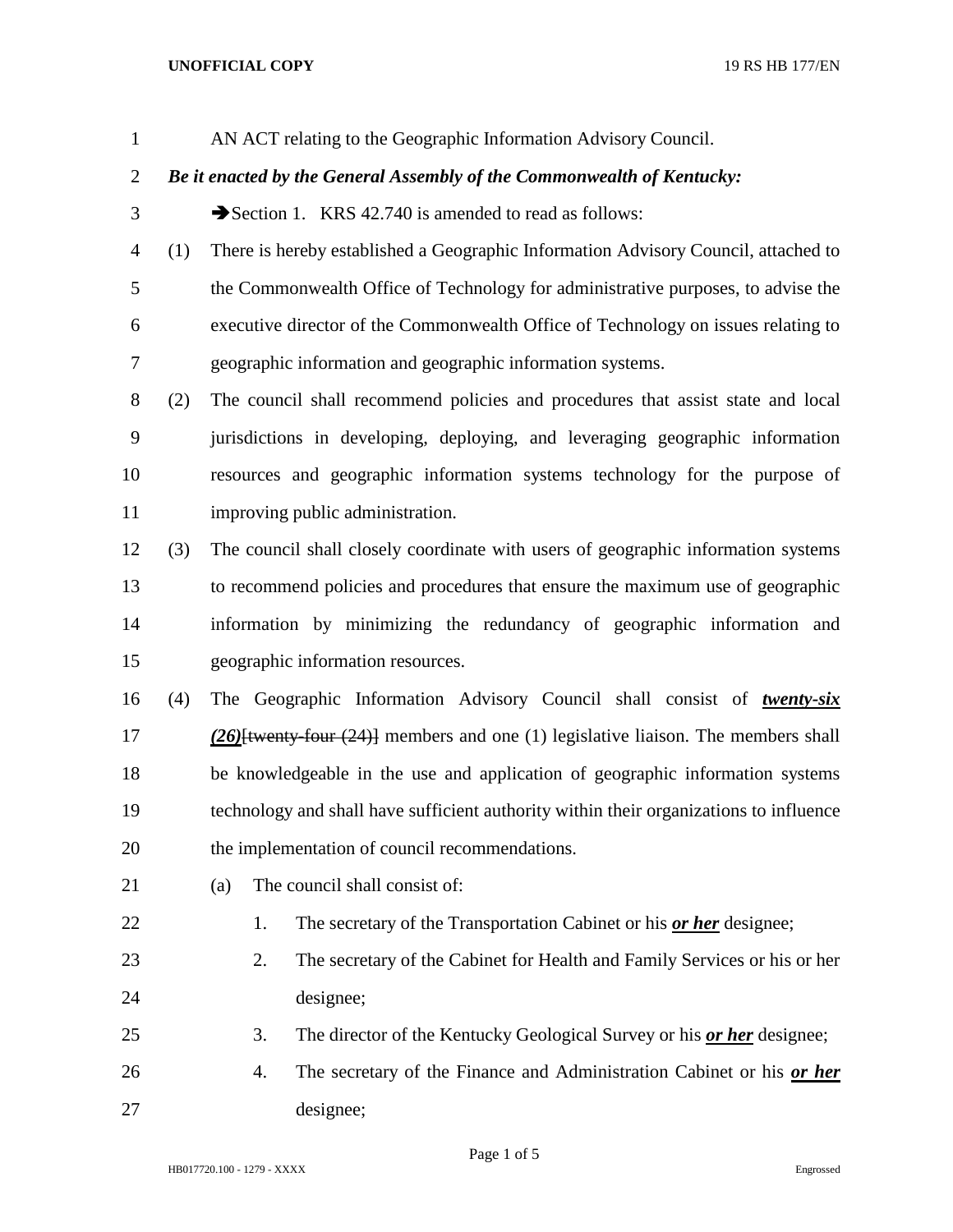| $\mathbf{1}$   | 5.  | The executive director of the Commonwealth Office of Technology or       |
|----------------|-----|--------------------------------------------------------------------------|
| $\overline{2}$ |     | her or his designee, who shall serve as chair;                           |
| 3              | 6.  | The secretary of the Economic Development Cabinet or his or her          |
| 4              |     | designee;                                                                |
| 5              | 7.  | The commissioner of the Department for Local Government or his or        |
| 6              |     | her designee;                                                            |
| 7              | 8.  | The secretary of the Justice and Public Safety Cabinet or his or her     |
| 8              |     | designee;                                                                |
| 9              | 9.  | One $(1)$ member appointed by the Governor from a list of three $(3)$    |
| 10             |     | persons submitted by the president of the Council on Postsecondary       |
| 11             |     | Education;                                                               |
| 12             | 10. | The adjutant general of the Department of Military Affairs or his or her |
| 13             |     | designee;                                                                |
| 14             | 11. | The commissioner of the Department of Education or his or her            |
| 15             |     | designee;                                                                |
| 16             | 12. | The secretary of the Energy and Environment Cabinet or his or her        |
| 17             |     | designee;                                                                |
| 18             | 13. | The Commissioner of the Department of Agriculture or his or her          |
| 19             |     | designee;                                                                |
| 20             | 14. | The secretary of the Tourism, Arts and Heritage Cabinet or his or her    |
| 21             |     | designee;                                                                |
| 22             | 15. | Two $(2)$ members appointed by the Governor from a list of six $(6)$     |
| 23             |     | persons submitted by the president of the Kentucky League of Cities;     |
| 24             | 16. | Two $(2)$ members appointed by the Governor from a list of six $(6)$     |
| 25             |     | persons submitted by the president of the Kentucky Association of        |
| 26             |     | Counties;                                                                |
| 27             | 17. | One $(1)$ member appointed by the Governor from a list of three $(3)$    |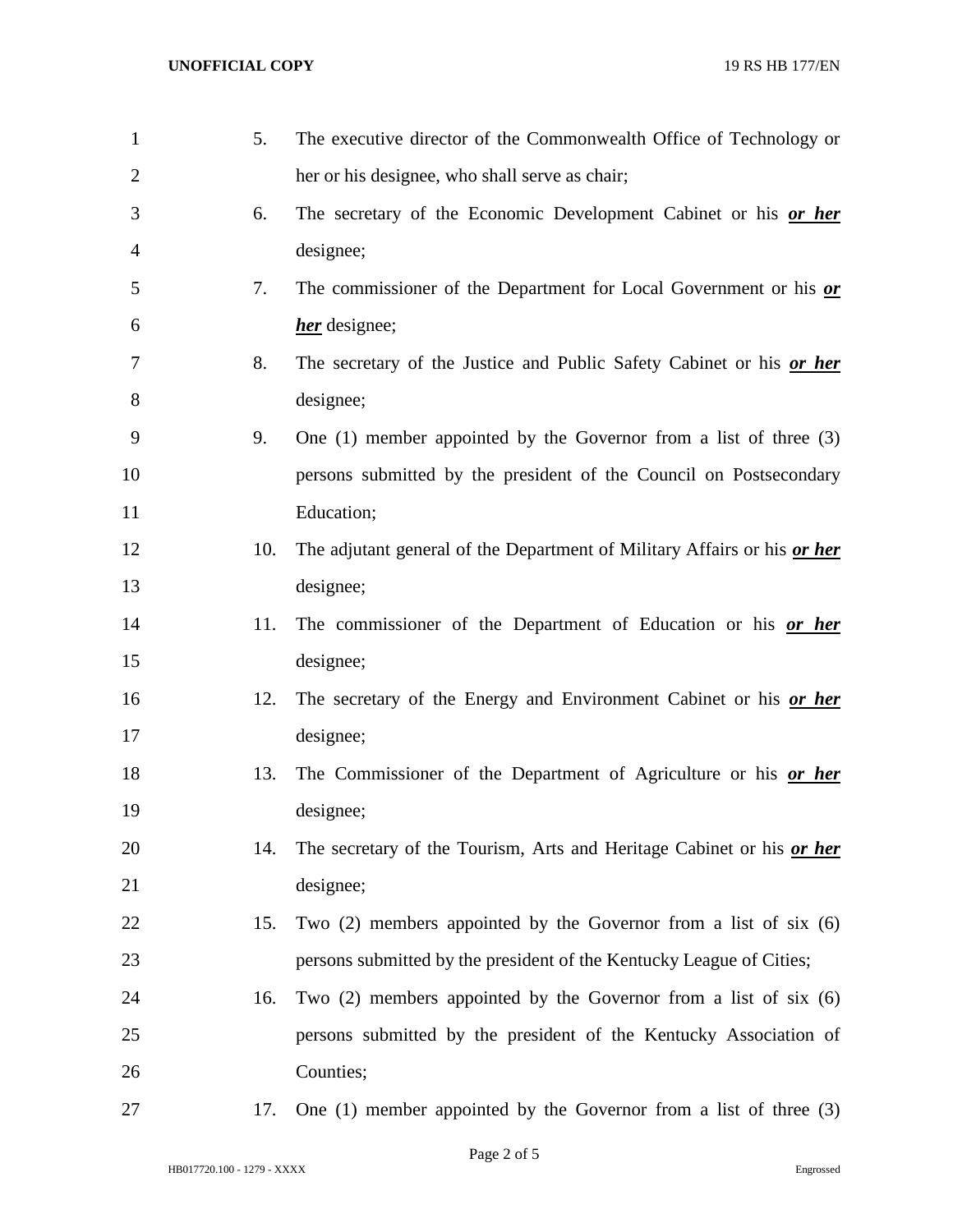| $\mathbf{1}$   |     |                                    | persons submitted by the president of the Kentucky Chapter of the                |
|----------------|-----|------------------------------------|----------------------------------------------------------------------------------|
| $\overline{2}$ |     |                                    | <b>American Planning Association;</b>                                            |
| 3              |     | 18.                                | One $(1)$ member appointed by the Governor from a list of three $(3)$            |
| $\overline{4}$ |     |                                    | persons submitted by the president of the Kentucky Chamber of                    |
| 5              |     |                                    | Commerce;                                                                        |
| 6              |     | 19.                                | One $(1)$ member appointed by the Governor from a list of three $(3)$            |
| 7              |     |                                    | persons submitted by the president of the Kentucky Association of                |
| 8              |     |                                    | <b>Professional</b> [Land] Surveyors;                                            |
| 9              |     | 20.                                | One $(1)$ member appointed by the Governor from a list of three $(3)$            |
| 10             |     |                                    | persons submitted by the president of the Kentucky Society of                    |
| 11             |     |                                    | Professional Engineers;                                                          |
| 12             |     | 21.                                | One $(1)$ member appointed by the Governor from a list of three $(3)$            |
| 13             |     |                                    | persons submitted by the chairman of the Kentucky Board of Registered            |
| 14             |     |                                    | Geologists; [and]                                                                |
| 15             |     | 22.                                | One $(1)$ member appointed by the Governor from a list of three $(3)$            |
| 16             |     |                                    | persons submitted by the president of the Council of Area Development            |
| 17             |     |                                    | Districts:                                                                       |
| 18             |     | <u>23.</u>                         | <b>One (1) member appointed by the Governor from a list of three (3)</b>         |
| 19             |     |                                    | persons submitted by the president of the Kentucky Association of                |
| 20             |     |                                    | <b>Mapping Professionals; and</b>                                                |
| 21             |     | 24.                                | The executive director of the Kentucky Office of Homeland Security.              |
| 22             |     | (b)                                | The council shall have one (1) nonvoting legislative liaison, to be appointed    |
| 23             |     |                                    | by the Legislative Research Commission.                                          |
| 24             | (5) |                                    | The council may have committees and subcommittees as determined by the council   |
| 25             |     |                                    | or an executive committee, if an executive committee exists.                     |
| 26             | (6) | A member of the council shall not: |                                                                                  |
| 27             |     | (a)                                | Be an officer, employee, or paid consultant of a business entity that has, or of |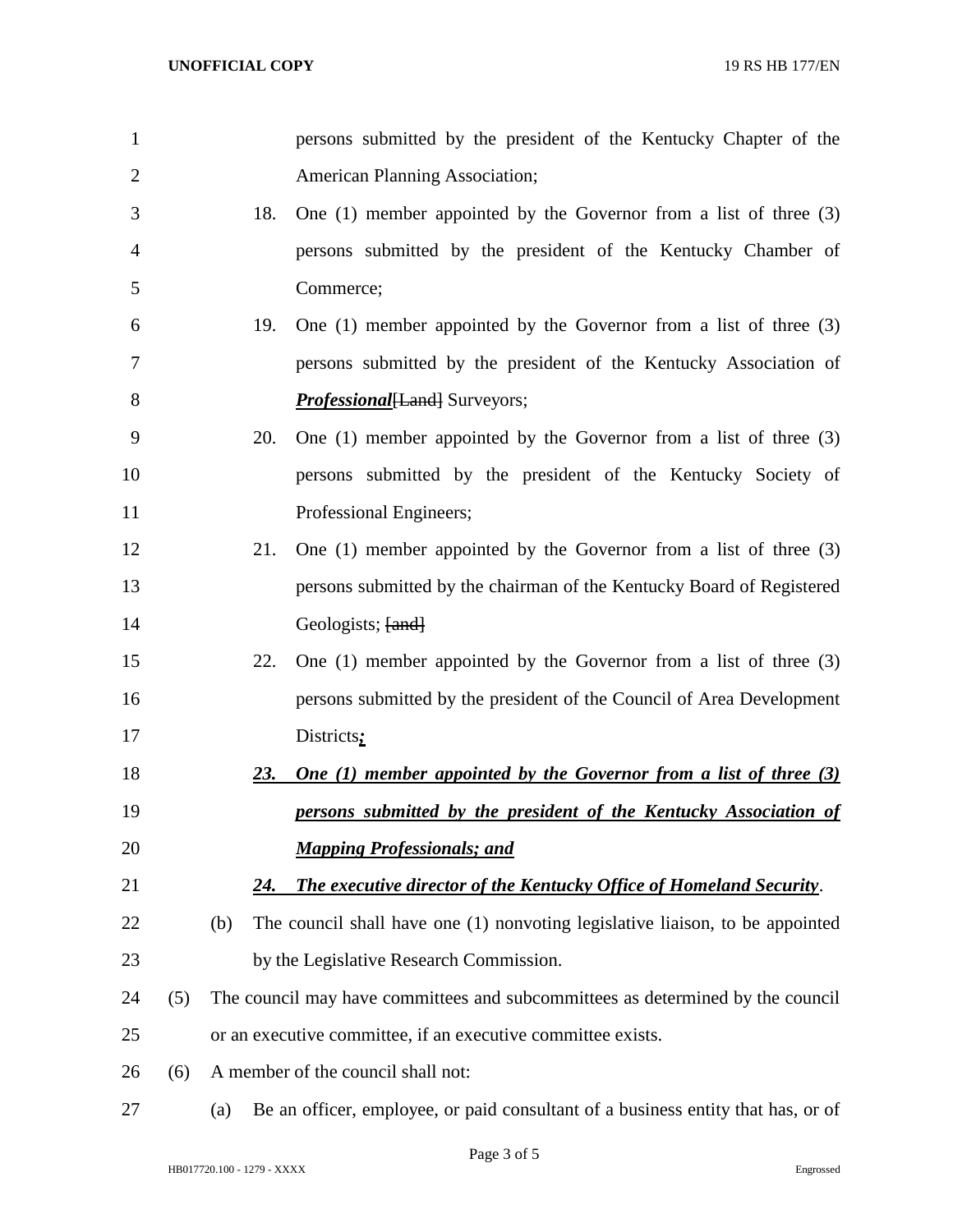| $\mathbf{1}$   |     |     | a trade association for business entities that have, a substantial interest in the  |
|----------------|-----|-----|-------------------------------------------------------------------------------------|
| $\overline{2}$ |     |     | geographic information industry and is doing business in the Commonwealth;          |
| 3              |     | (b) | Own, control, or have, directly or indirectly, more than ten percent (10%)          |
| $\overline{4}$ |     |     | interest in a business entity that has a substantial interest in the geographic     |
| 5              |     |     | information industry;                                                               |
| 6              |     | (c) | Be in any manner connected with any contract or bid for furnishing any              |
| 7              |     |     | governmental body of the Commonwealth with geographic information                   |
| 8              |     |     | systems, the computers on which they are automated, or a service related to         |
| 9              |     |     | geographic information systems;                                                     |
| 10             |     | (d) | Be a person required to register as a lobbyist because of activities for            |
| 11             |     |     | compensation on behalf of a business entity that has, or on behalf of a trade       |
| 12             |     |     | association of business entities that have, substantial interest in the geographic  |
| 13             |     |     | information industry;                                                               |
| 14             |     | (e) | Accept or receive money or another thing of value from an individual, firm, or      |
| 15             |     |     | corporation to whom a contract may be awarded, directly or indirectly, by           |
| 16             |     |     | rebate, gift, or otherwise; or                                                      |
| 17             |     | (f) | Be liable to civil action or any action performed in good faith in the              |
| 18             |     |     | performance of duties as a council member.                                          |
| 19             | (7) |     | Those council members specified in subsection $(4)(a)$ of this section who serve by |
| 20             |     |     | virtue of an office shall serve on the board while they hold that office.           |
| 21             | (8) |     | Appointed members of the council shall serve for a term of four (4) years.          |
| 22             |     |     | Vacancies in the membership of the council shall be filled in the same manner as    |
| 23             |     |     | the original appointments. If a nominating organization changes its name, its       |
| 24             |     |     | successor organization having the same responsibilities and purposes shall be the   |
| 25             |     |     | nominating organization.                                                            |
| 26             | (9) |     | The council shall have no funds of its own, and council members shall not receive   |
| 27             |     |     | compensation of any kind from the council.                                          |

Page 4 of 5